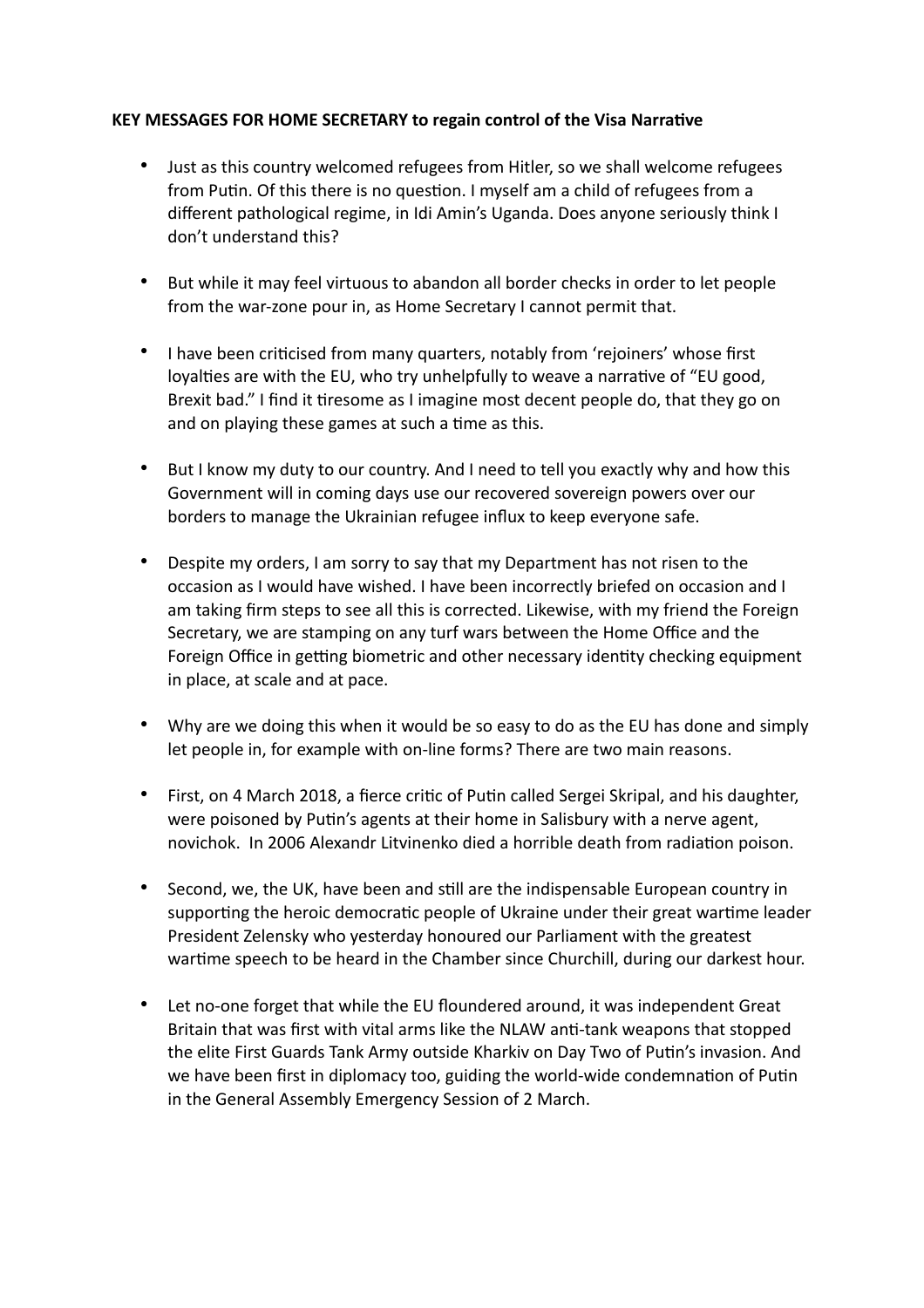- Putin is a KGB man to his core. He knows his enemies. He bears a grudge. He has no principles. And now he is like the cornered rat that bit back at him when he was chasing it in the basement of the squalid flats in Leningrad where he was a boy.
- So the Government knows that we are his Number One target for a revenge attack. We also know his methods of 'false flag' operations: sending in murderers with novichok posing as tourists.
- The danger is that Russian agents posing as Ukrainian refugees might enter our country if we followed the EU approach of dropping biometric and other essential identity checks. That is why we have not done so and will not do so. The first duty of government and of the Home Office is to keep everyone safe.
- But let me be clear. We only need the most stringent controls for individuals who we do not already know. That is why we have different requirements for family members of Ukrainians already resident in our country.
- As I already said, I am not satisfied with the way that civil servants from the Home Office and the Foreign Office consular services have responded to my orders. This is wartime: Putin has brought war back to Europe. That is why I demand wartime speed and wartime creativity where the reflex answer is not, 'no minister for ten bureaucratic reasons' but 'yes, minister we are already onto the problem.'
- Therefore I can tell you tonight that I have taken measures to sharpen up the Whitehall operation and to get the essential biometric and other identity checking for refugee visas in place on the Continent with more teams, working at wartime tempo. The Foreign Secretary and I are resolved to see maximum co-ordination between our departmental staff on the ground.
- I assure you that we will not let our true Ukrainians friends wait a moment longer than is necessary for visa processing. But I also assure you that no 'false flag' murdering agents of Putin, like Litvineko's killers and Sergei Skripal's would-be killers, will slip in to threaten your peace and safety. Our Ukrainian friends – who know Putin's horror close up – would expect no less of us and now that we once more control our borders in the nick of time, neither would you.
- Sadly the EU borders are unsafe in this crisis for the reasons I have explained, which means, for us the Irish land border. Therefore I have also contacted my Republic of Ireland colleagues to find ways to ensure that the republic cannot become a back door for Putin's agents and I am happy to tell you that together we have discussions in hand to protect us all from that eventuality.
- We British can feel proud of the way that we have led the Free World during the crucial first fortnight of Putin's despicable and unjustified war. The Prime Minister has in his own brilliant way been the voice of the British lion. And we can all feel both respect and relief that in President Zelensky, not only Ukraine but all freedom loving